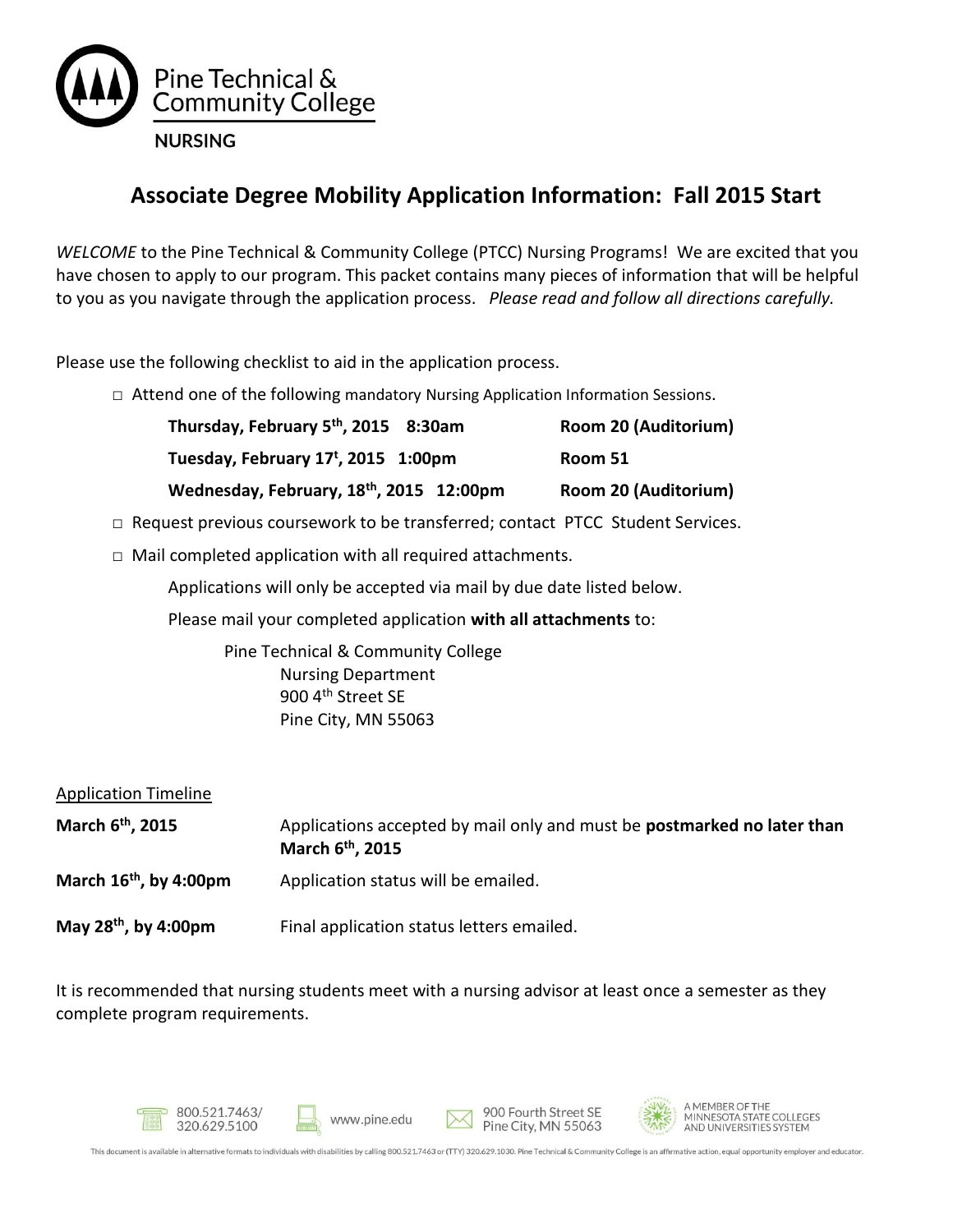### **Pre-requisite Requirements**

All pre-requisite requirements must be completed before you can be accepted into the program (\*one exception see below). Students should apply to the program during the semester that they anticipate completion of pre-requisite requirements. **Students must have a minimum grade point average (GPA) of 3.0 or higher in pre-requisite courses.** 

- BIOL 1250 General Biology
- BIOL 1260 Anatomy and Physiology 1
- BIOL 1270 Anatomy and Physiology 2 \*may be taken summer session
- BIOL 1255 Microbiology
- ENGL 1276 College Composition
- PHIL 1220 Human Ethics
- PSYC 1200 Intro to Psychology
- PSYC 1250 Lifespan Development

### **Pre-requisite GPA**

Pre-requisite GPA is determined using your grades in the pre-requisite requirement courses only. See previous list of those courses. Students must have a pre-requisite GPA of 3.0 or higher to qualify for admission to the program.

### **Priority Point System**

Information regarding the rubric system used to rank students will be provided during the Nursing Application Information Sessions.

The Nursing Department does not guarantee seats to all students who are qualified. Students will be admitted until the seat allotment has been filled. Those not admitted will be placed on a waiting list until the start of the semester.

### **Program Entrance Exam**

All qualified applicants are required to take a program entrance exam and meet minimum benchmarks. Information regarding the entrance exam will be provided during the Nursing Application Information Sessions.

### **Questions**

- Information or concerns regarding transfers, DARS, financial aid or registrations for non-nursing courses, contact Student Affairs at 320-629-5100.
- Additional questions regarding the nursing program application process, email Patty Gerhardson, at [gerhardsonp@pine.edu](mailto:gerhardsonp@pine.edu)









A MEMBER OF THE MINNESOTA STATE COLLEGES<br>AND UNIVERSITIES SYSTEM